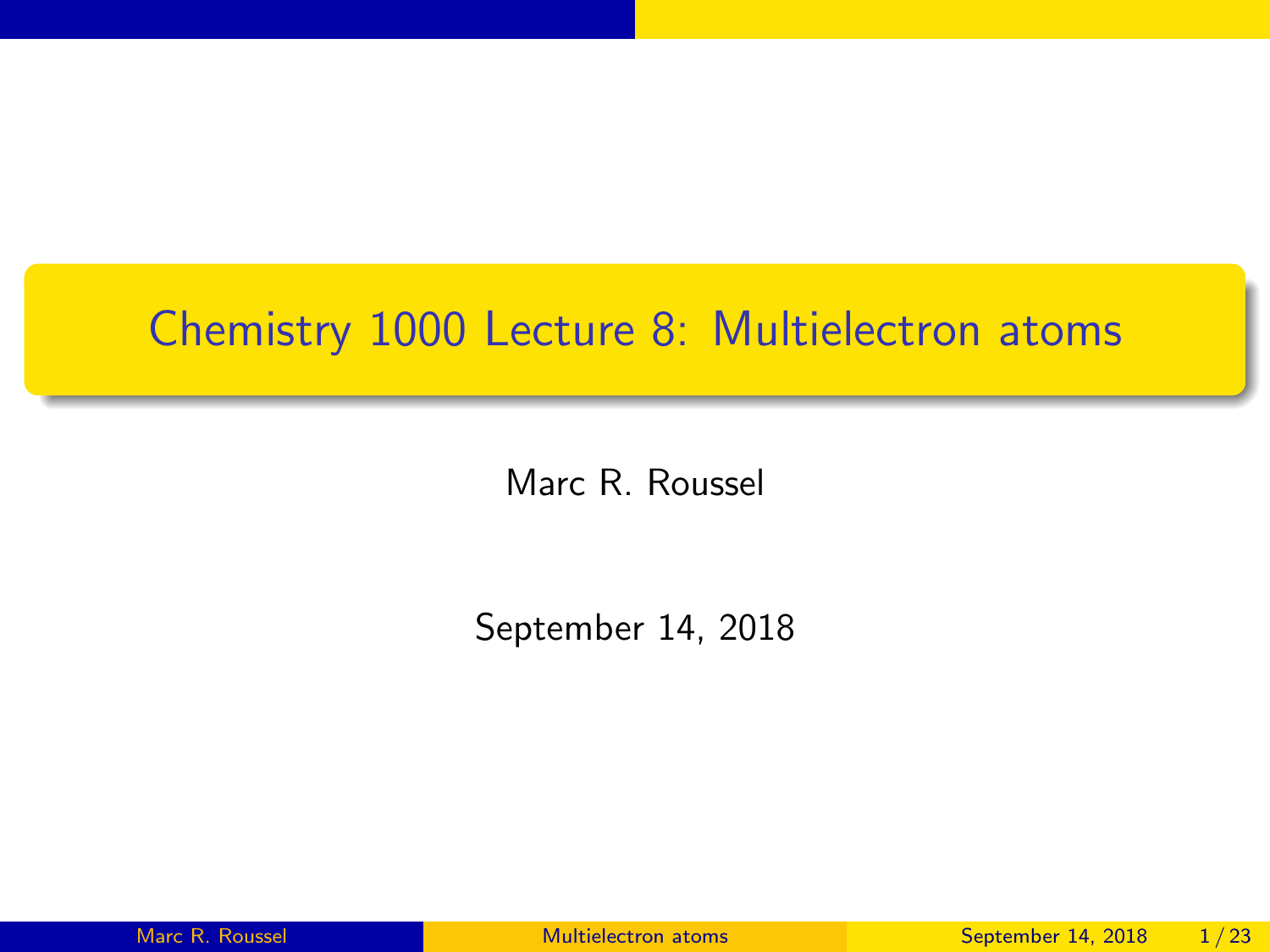<span id="page-1-0"></span>

 $\bullet$  Spin (with associated quantum number s) is a type of angular momentum attached to a particle.

[Spin](#page-1-0)

- Every particle of the same kind (e.g. every electron) has the same value of s.
- Two types of particles:

Fermions: s is a half integer

Examples: electrons, protons, neutrons ( $s=\frac{1}{2}$  $\frac{1}{2}$ 

Bosons: s is an integer

Example: photons  $(s = 1)$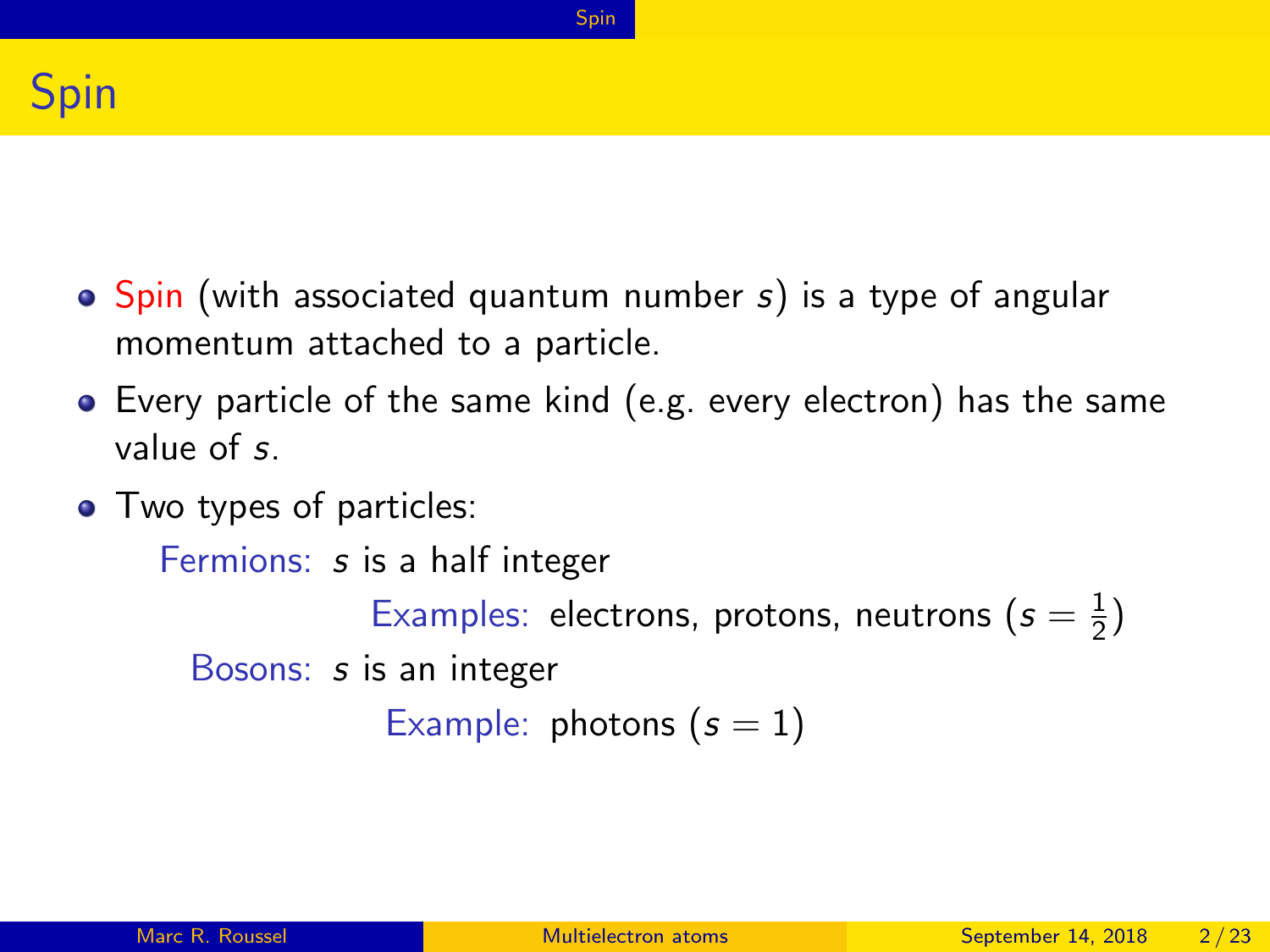# Spin magnetic quantum number

- All types of angular momentum obey similar rules.
- There is a spin magnetic quantum number  $m<sub>s</sub>$  which gives the z component of the spin angular momentum vector:

$$
S_z=m_s\hbar
$$

• The value of  $m_s$  can be  $-s$ ,  $-s+1$ , ..., s.

For electrons,  $s=\frac{1}{2}$  $\frac{1}{2}$  so  $m_{\mathsf{s}}$  can only take the values  $-\frac{1}{2}$  $rac{1}{2}$  or  $rac{1}{2}$ .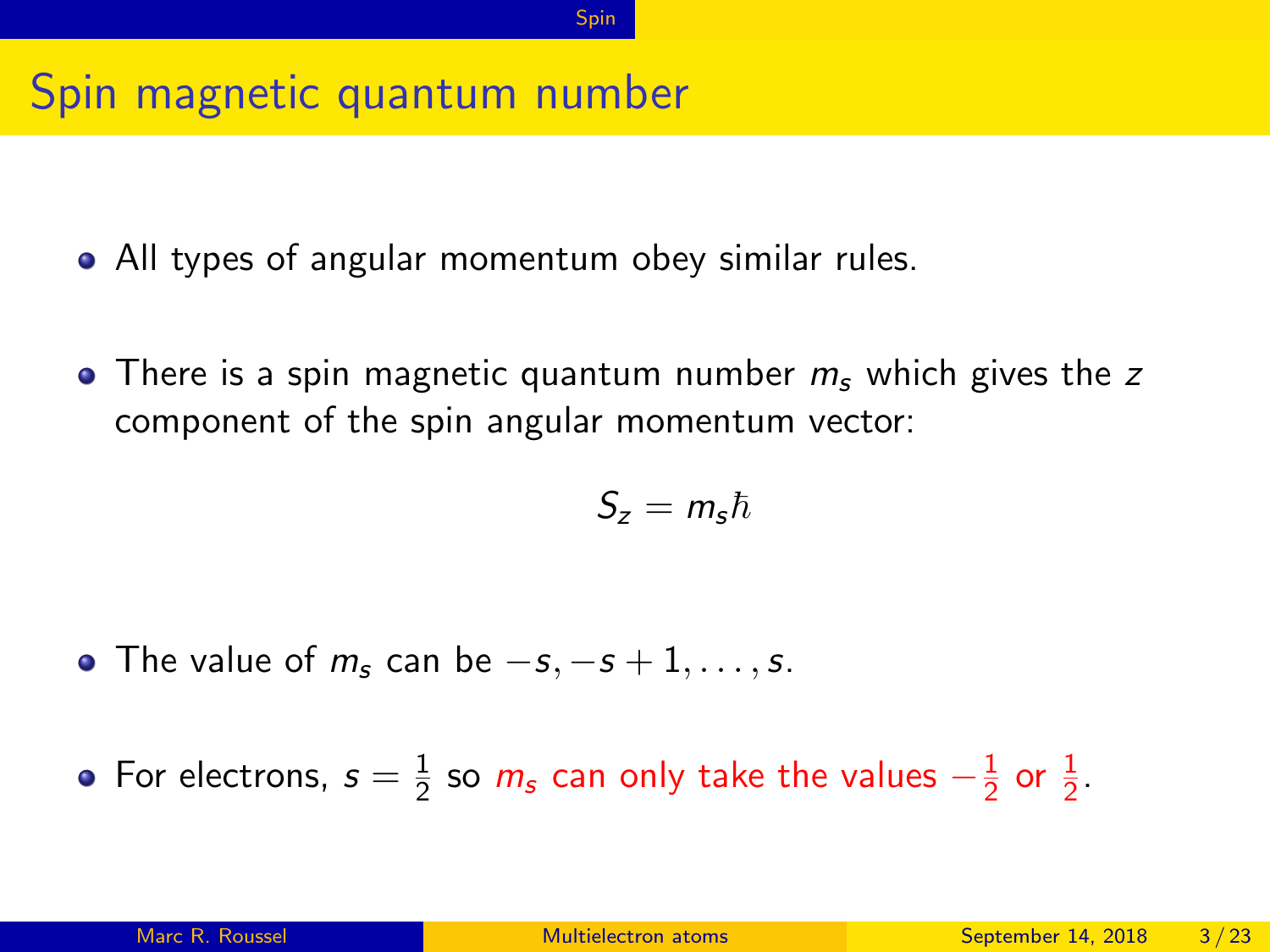[Spin](#page-1-0)

# Stern-Gerlach experiment

How do we know that electrons (e.g.) have spin?



Source: Theresa Knott, Wikimedia Commons, [http://en.wikipedia.org/wiki/File:Stern-Gerlach\\_experiment.PNG](http://en.wikipedia.org/wiki/File:Stern-Gerlach_experiment.PNG)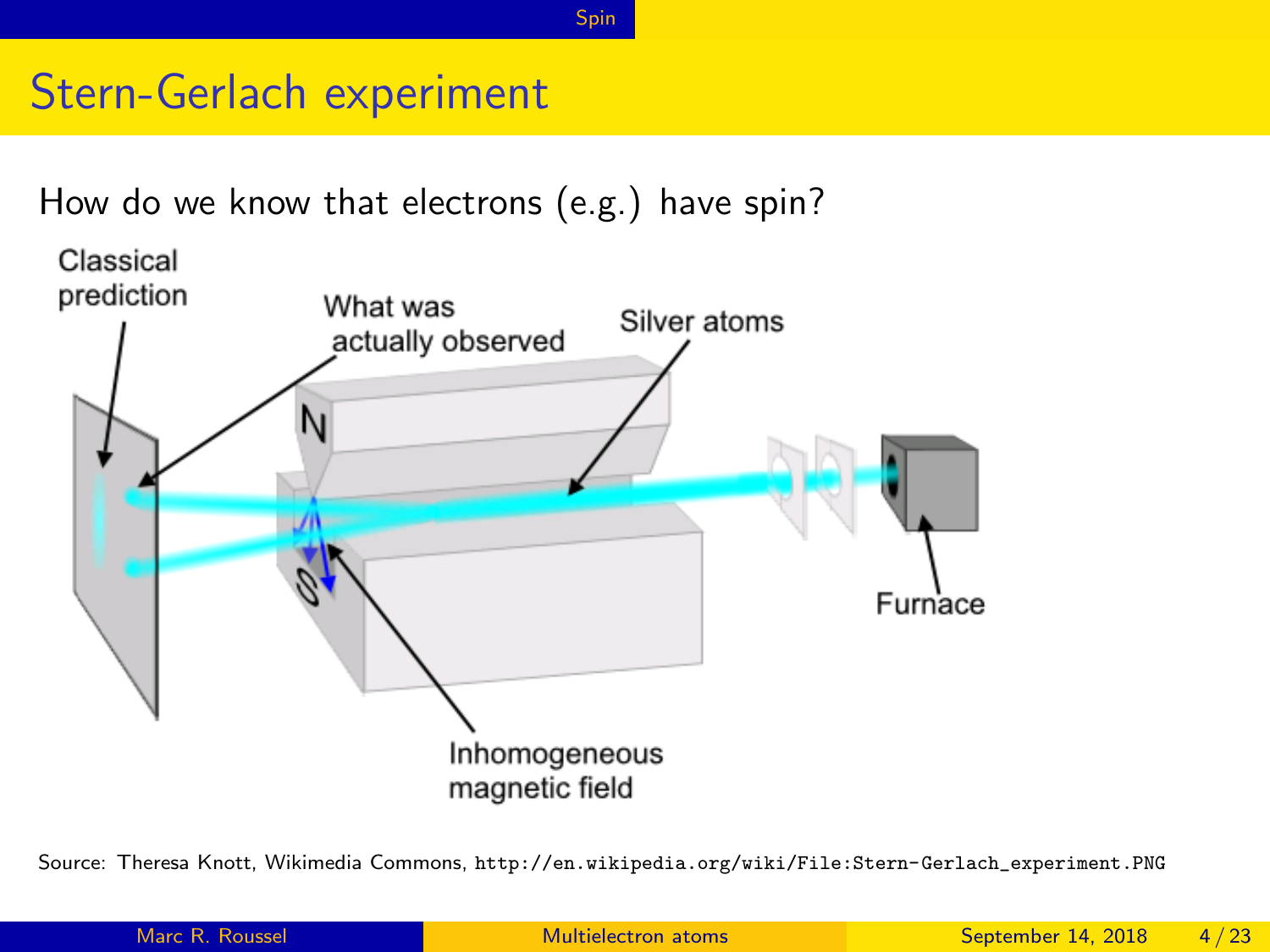[Spin](#page-1-0)

#### Pauli exclusion principle

#### No two fermions can share a set of quantum numbers.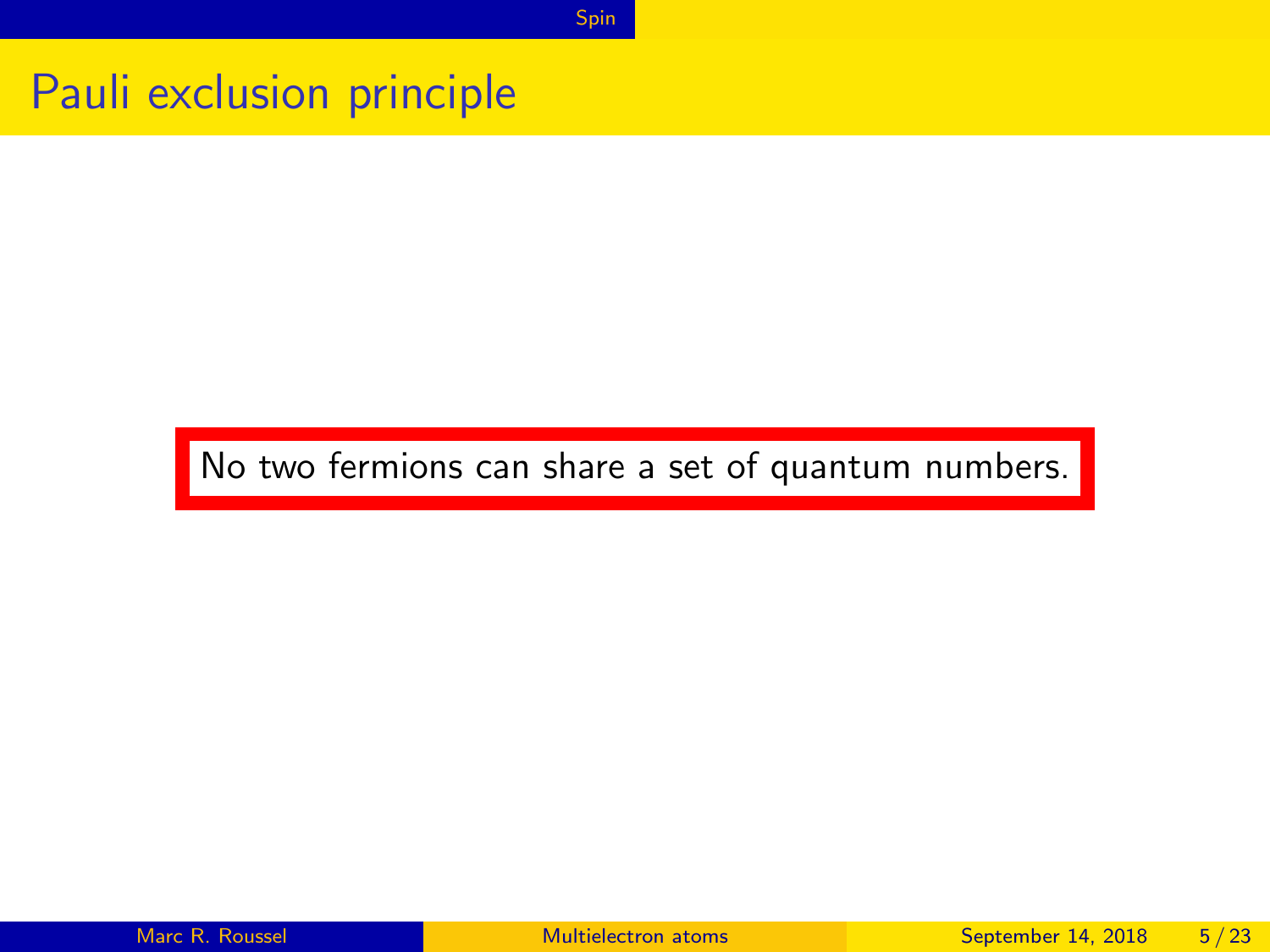## <span id="page-5-0"></span>Multielectron atoms

- Electrons occupy orbitals similar (in shape and angular momentum) to those of hydrogen.
	- Same orbital names used, e.g. 1s,  $2p_x$ , etc.
	- The number of orbitals of each type is still set by the number of possible values of  $m_\ell$ , so e.g. there are three 2p orbitals.
- $\bullet$  In multielectron atoms, the orbital energies depend on both n and  $\ell$ . Orbitals corresponding to the same values of n and  $\ell$  have the same energy, e.g. the five 3d orbitals all have the same energy.

Rule of thumb: Orbital energy increases with  $n + \ell$ . If two orbitals have the same value of  $n + \ell$ , the one with the smaller  $n$  is lower in energy.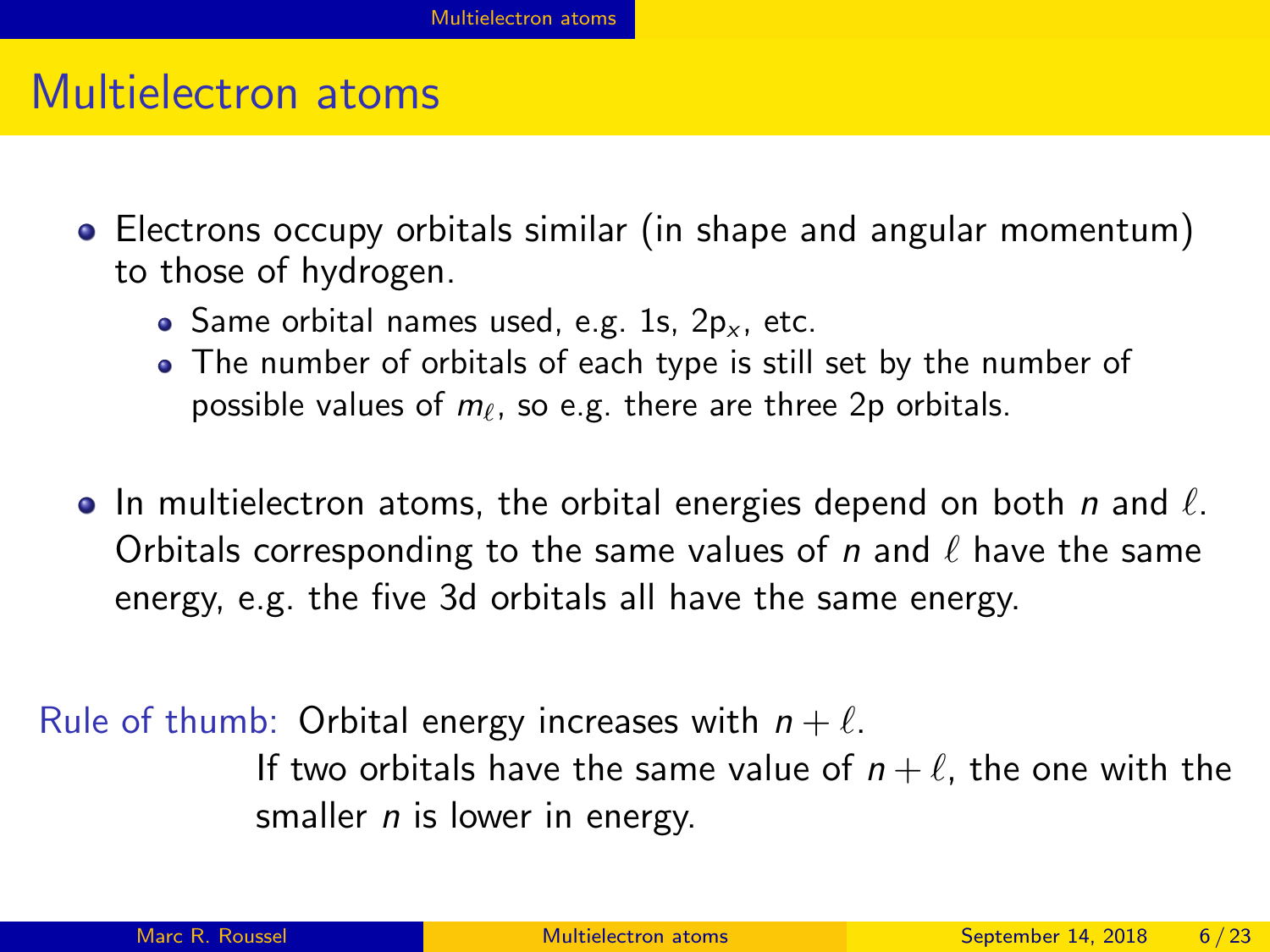# Radial probability density

• The radial probability density is the probability density for finding the electron in a small interval of width  $dr$  at distance  $r$  from the nucleus.

• You can think of it as the probability density averaged over all angles.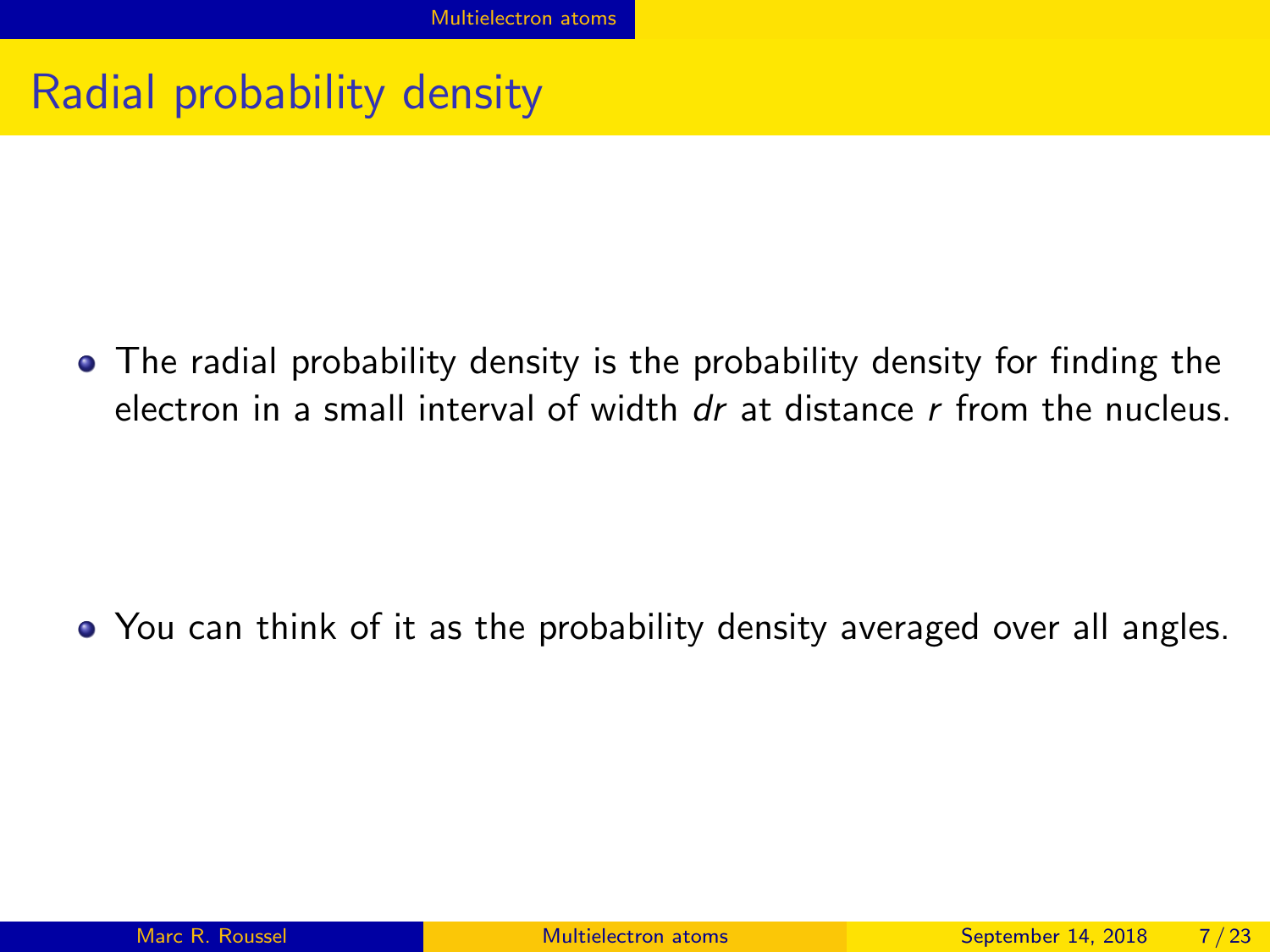# Why do orbitals of larger  $\ell$  have higher energy?



• Note the 2s density close to the nucleus.

> • Electron density near nucleus energetically favorable for 2s orbital

• Electron density near nucleus "screens" some of the nuclear charge from the 2p electrons

 $\implies$  less net attraction of 2p electrons raises their energy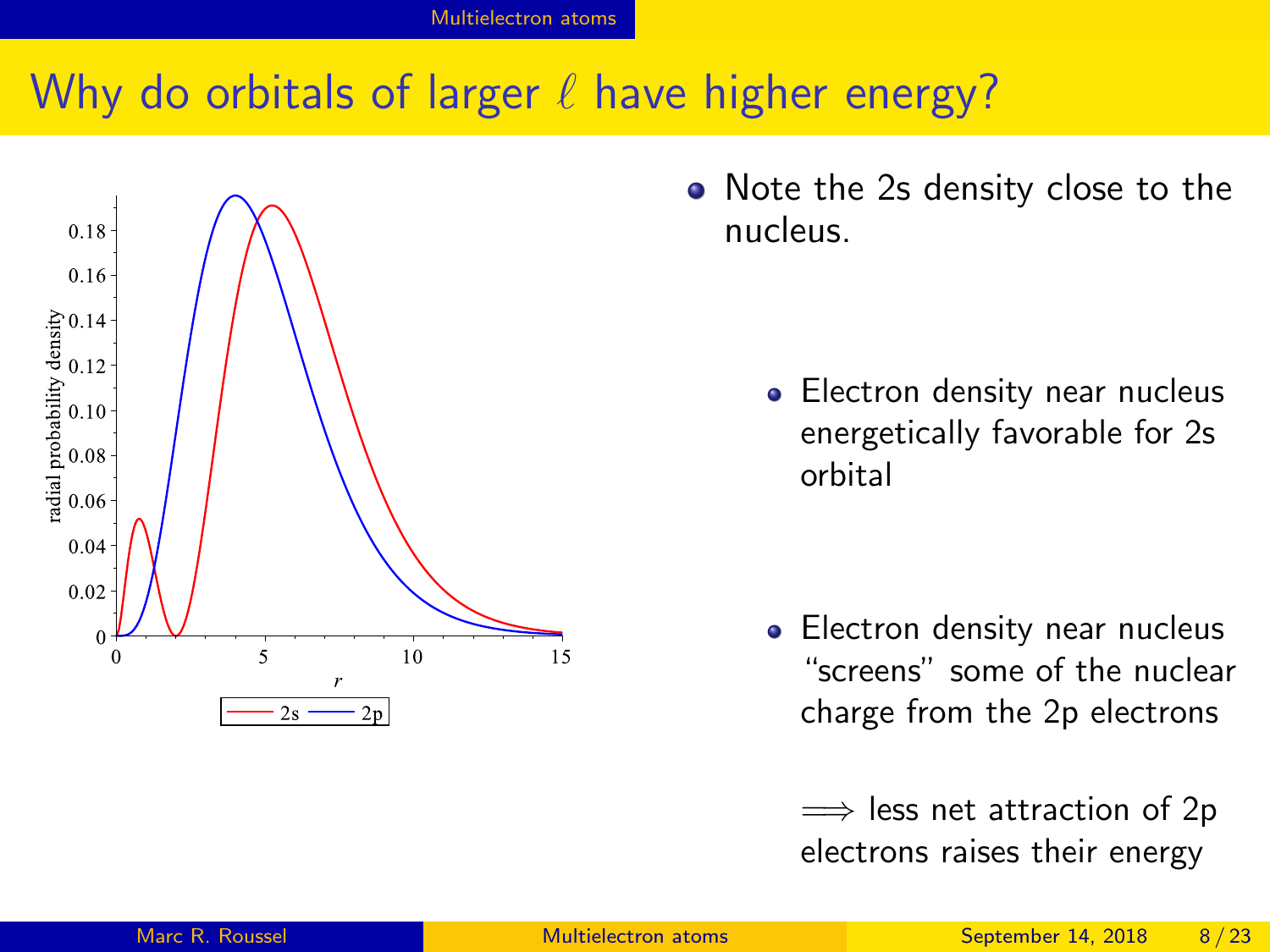#### Examples of orbital ordering

• Which is lower in energy, the 3d or 4s orbital?

For the 3d orbitals,  $n + \ell = 3 + 2 = 5$ , while for the 4s orbital,  $n + \ell = 4 + 0 = 4.$ 

The 4s is therefore lower in energy.

• Which is lower in energy, the 2p or 3s orbital?

For the 2p orbitals,  $n + \ell = 3$ , while for the 3s orbital,  $n + \ell = 3 + 0 = 3$ . The  $n + \ell$  test therefore doesn't help.

The tie-breaker is the value of  $n$ , so the 2p orbitals are lower in energy.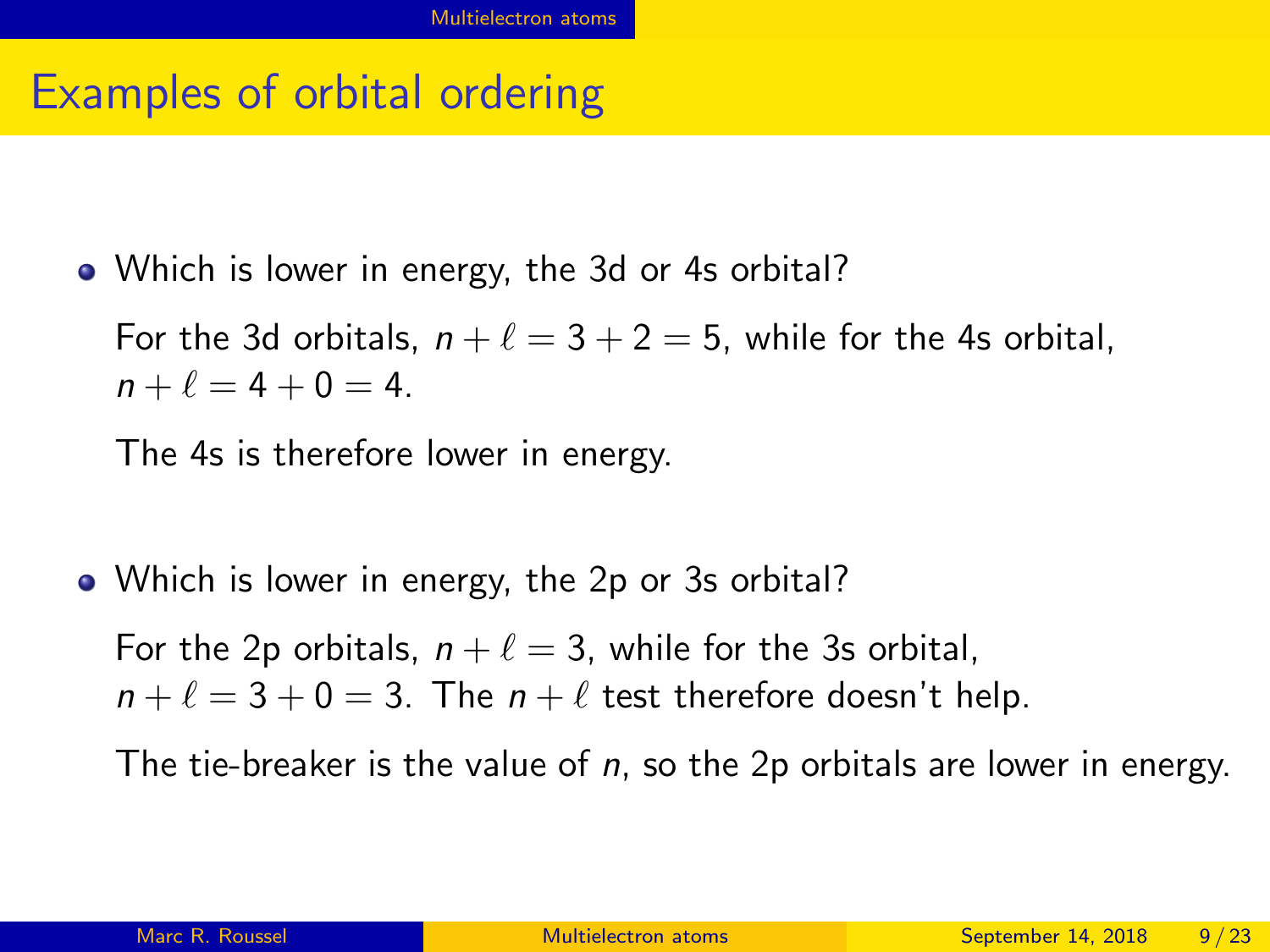## A simple way to remember the orbital ordering

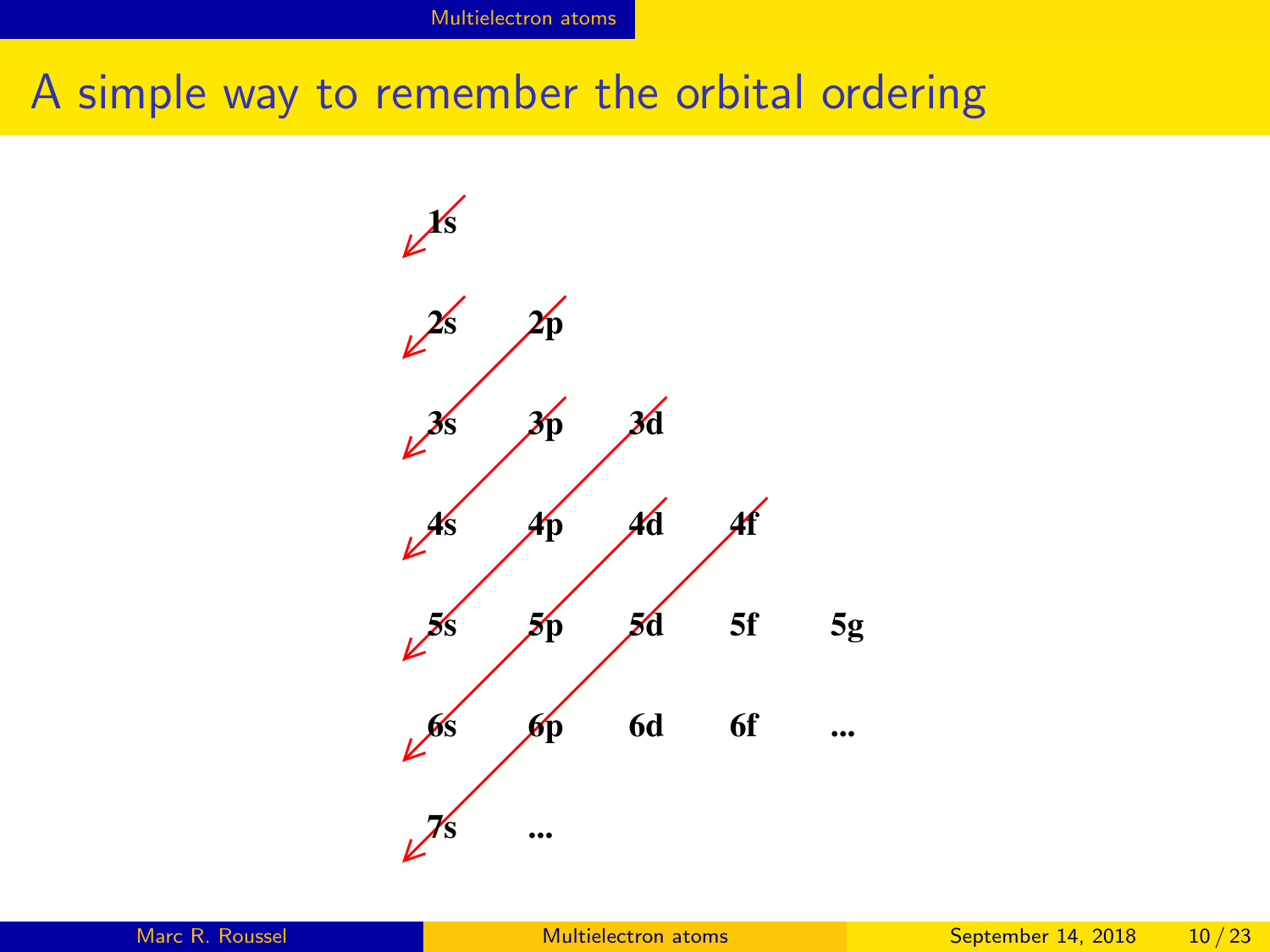## Ground-state electron configurations of atoms

An electron configuration is a way of arranging the electrons of an atom in its orbitals.

• Configurations are denoted by showing the number of electrons in an orbital type as a superscript, e.g.  $1s^22p^1$  would denote an atom with 2 electrons in its 1s orbital, and one in the 2p orbital.

The ground state configuration is the lowest-energy configuration.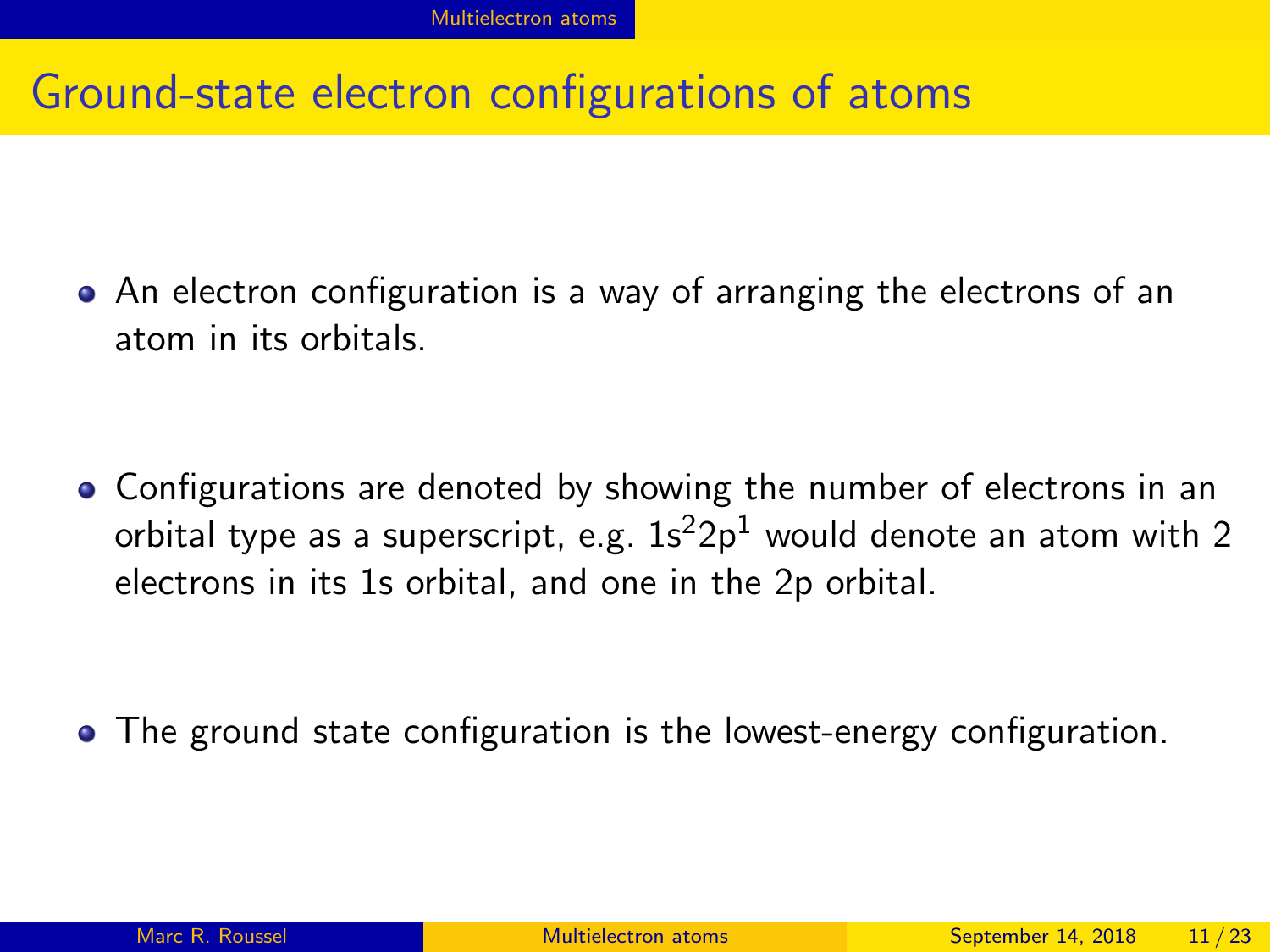## Rules for determining the ground state configuration (Aufbau rules)

- **1** An orbital can hold exactly one electron with each value of  $m_s$  (Pauli principle)
- <sup>2</sup> Electrons are added to the lowest energy orbital available.
- **3** Electrons are spread over degenerate orbitals when possible.
- <sup>4</sup> Maximize the number of parallel spins when possible (Hund's rule).

#### **5** Exceptions:  $(n-1){\sf d}^{5}$   ${\sf ns}^{1}$  configurations are generally lower in energy than  $(n-1)d^4$  ns<sup>2</sup> configurations.  $(n-1){\sf d}^{10}$   ${\sf ns}^1$  configurations are generally lower in energy than  $(n-1)d^9$  ns<sup>2</sup> configurations.

**•** There are other exceptions (not to be learned), particularly in the transition metals (after the first row), lanthanides and actinides.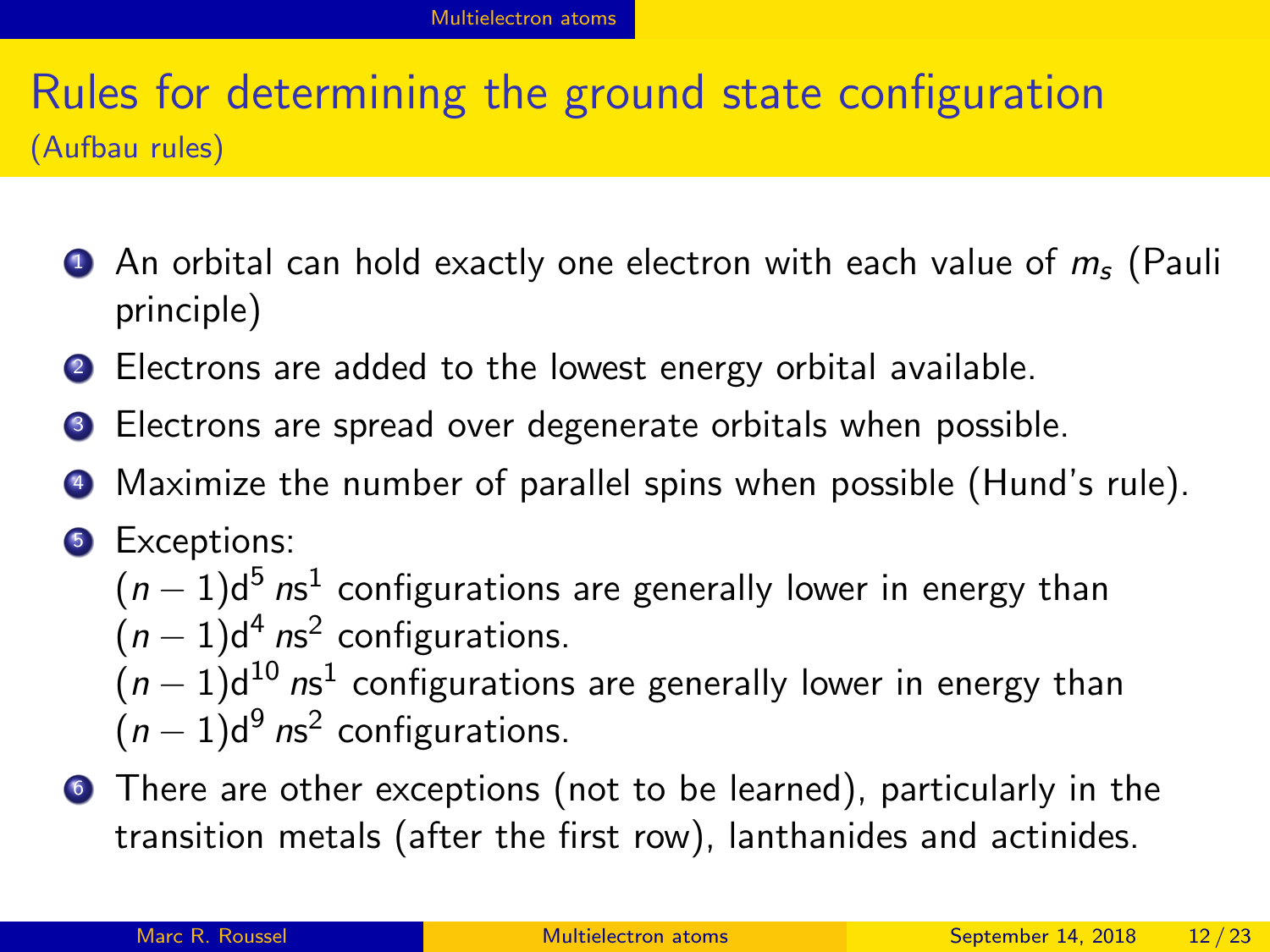# Orbital energy diagrams

- Not usually drawn to scale
- Electrons represented by up or down arrows (representing the two possible values of  $m_s$ )

Example: Ground-state electronic configuration of lithium:

Example: Ground-state electronic configuration of boron:

$$
-4 - 2p
$$
\n
$$
-4 - 2s
$$

 $-4-1s$ 

 $-4$  2s

$$
\frac{4}{\sqrt{2}} \text{ 1s}
$$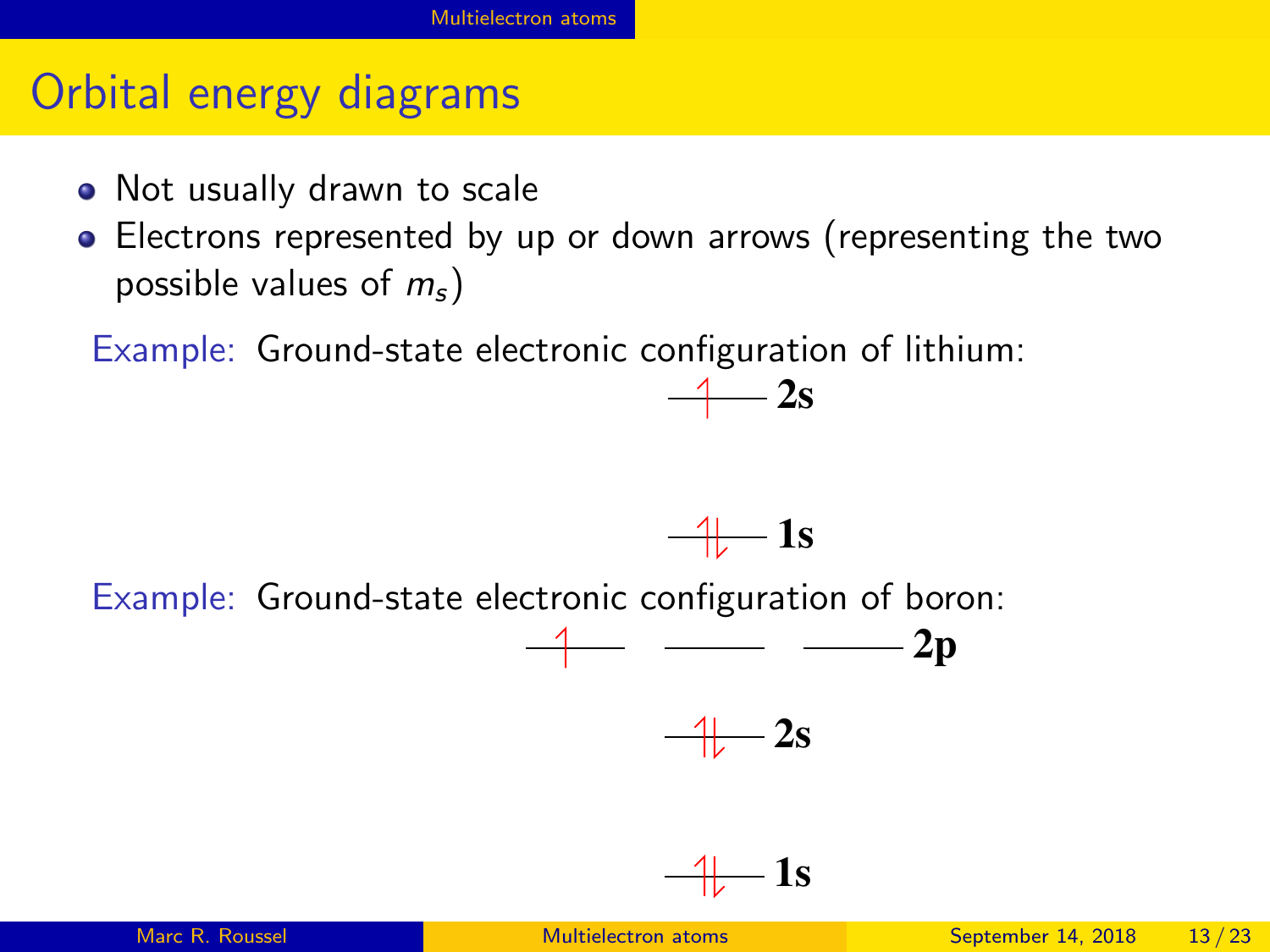## Orbital box diagrams

Compact version of orbital energy diagram with each orbital represented as a box arranged along a line

Example: Ground-state electronic configuration of lithium:

$$
\begin{array}{c|cc}\n\hline\n11 & 1 \\
\hline\n15 & 25\n\end{array}
$$

Equivalent line notation:  $1s^2 2s^1$ 

Example: Ground-state electronic configuration of carbon:

$$
\begin{array}{|c|c|c|c|c|}\n\hline\n11 & 11 & 11 \\
\hline\n15 & 25 & 2p\n\end{array}
$$

Equivalent line notation:  $1s^22s^22p^2$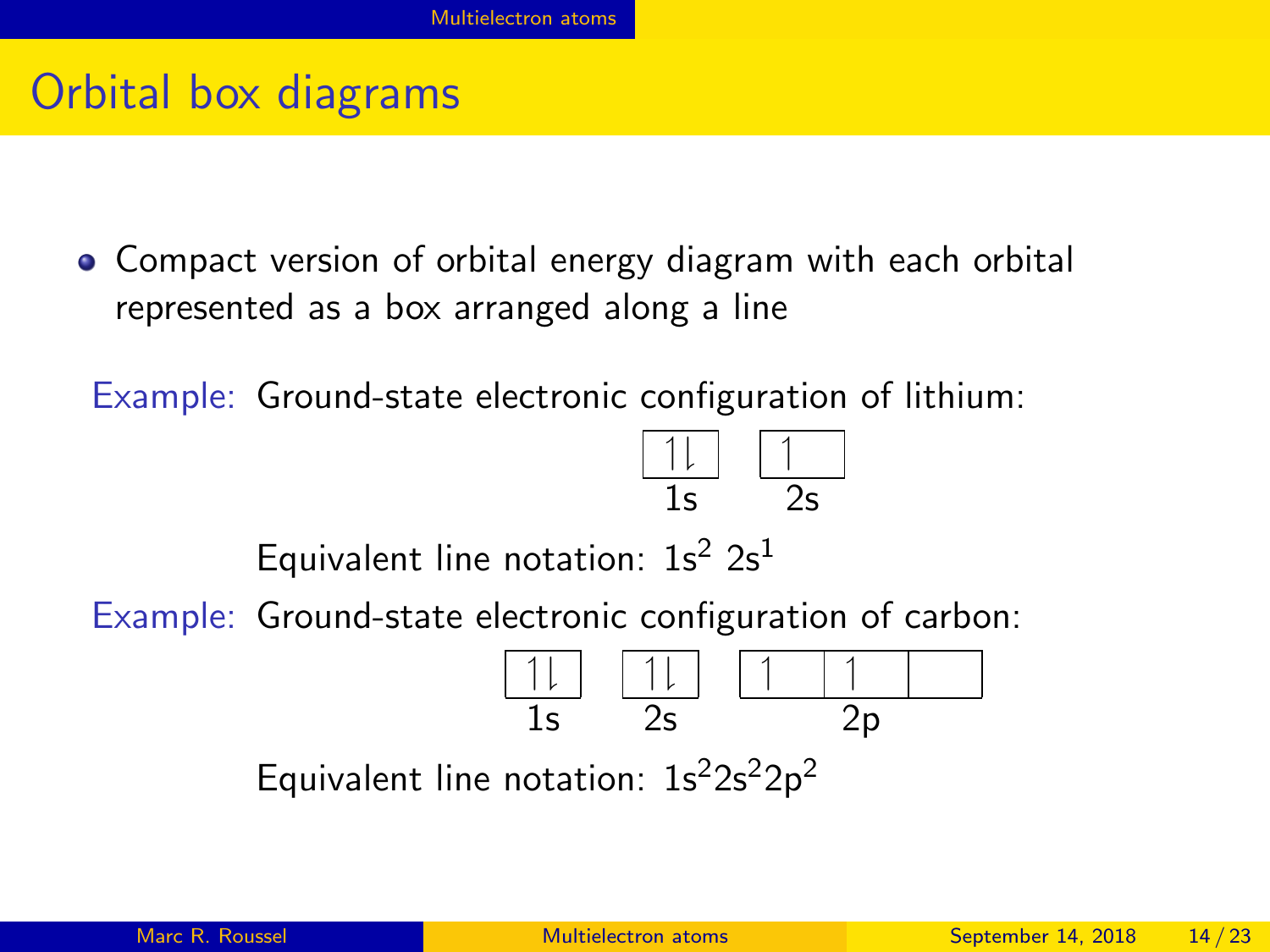#### Valence vs core electrons

• All atoms beyond helium have a noble gas core, i.e. a set of electrons with the configuration of the previous noble gas.

Example: Carbon has a  $1s<sup>2</sup>$  core, equivalent to the ground-state configuration of helium.

These core electrons are chemically inert.

- Chemical reactivity is associated with the valence electrons, i.e. the electrons outside the noble gas core.
- When writing down electron configurations, it's a pain to write down the core electrons, which aren't that interesting anyway. We use the noble-gas abbreviation to represent these electrons. Example: The electron configuration of carbon can be written  $[He]2s^22p^2$ .
- The noble-gas abbreviation can also be used with orbital box diagrams.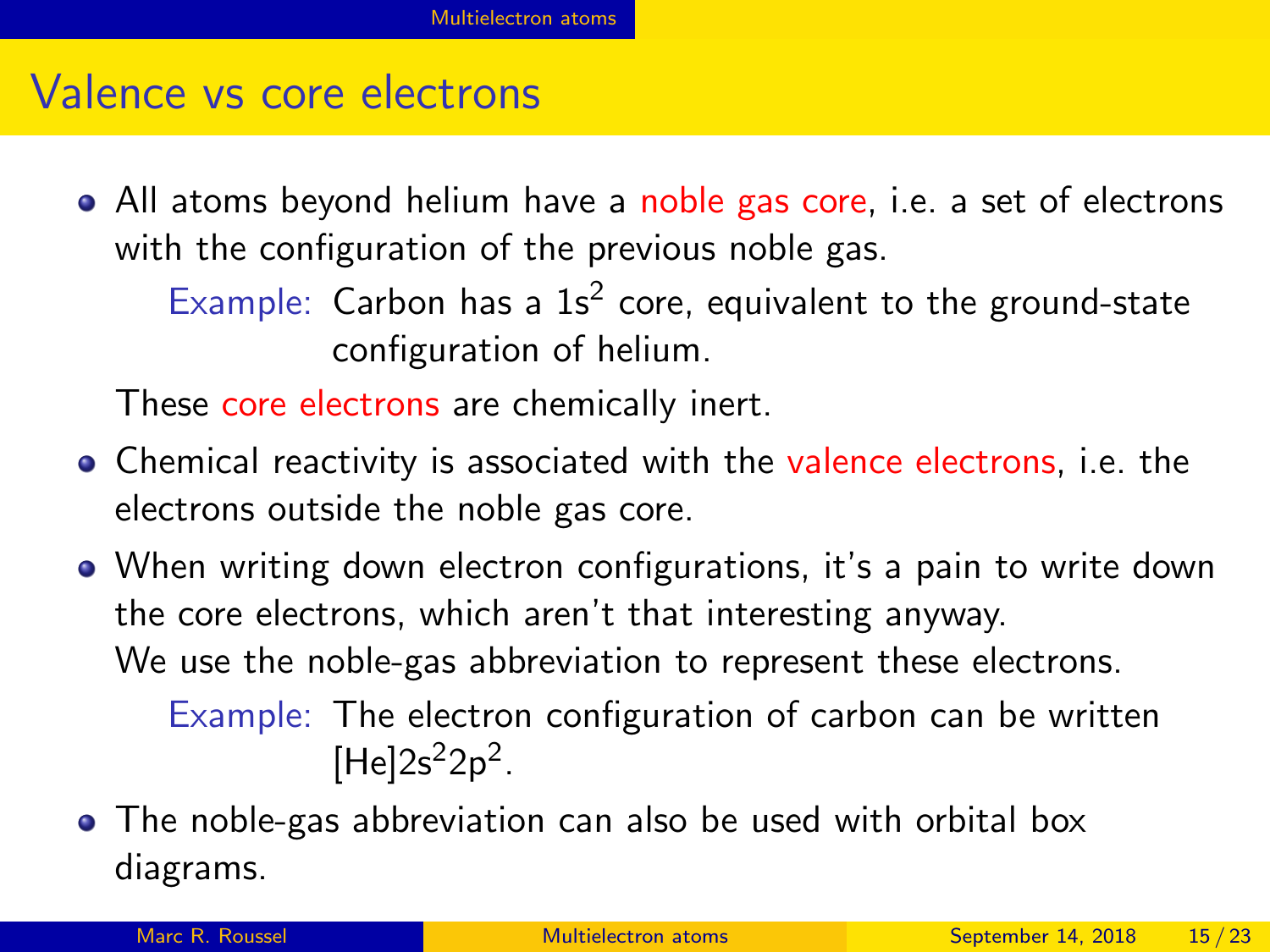## Electron configurations and the periodic table

- Electron configurations can be read off the periodic table
- Examples: F, Cl, Br
- Examples: Cr, Mo, W
- How the periodic table should look:



#### Source:

[https://commons.wikimedia.org/wiki/File:32-column\\_periodic\\_table-a.png](https://commons.wikimedia.org/wiki/File:32-column_periodic_table-a.png)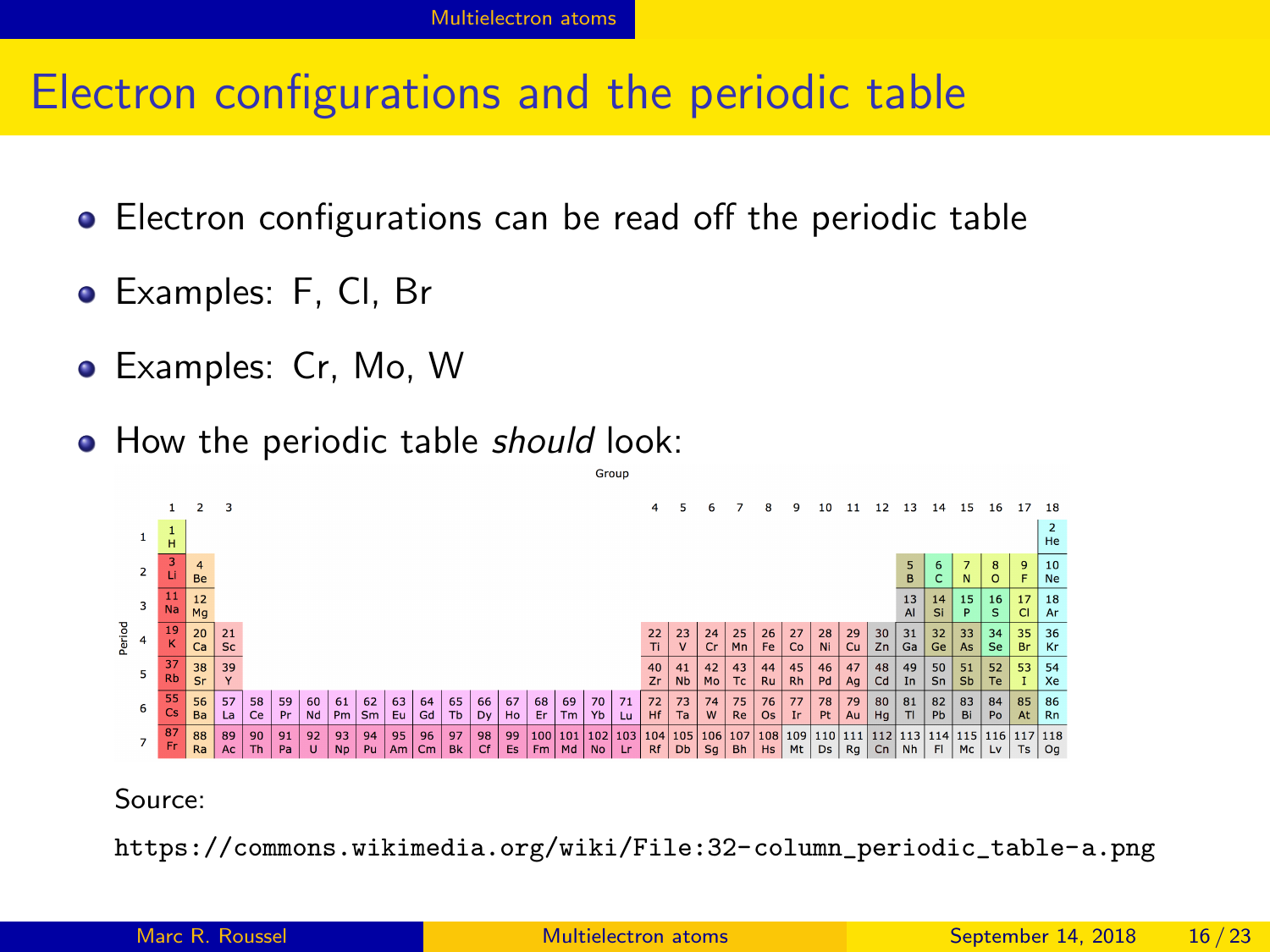[Multielectron atoms](#page-5-0)

## Periodic table blocks



#### f block

|  |  | Marc R. Roussel |
|--|--|-----------------|
|  |  |                 |
|  |  |                 |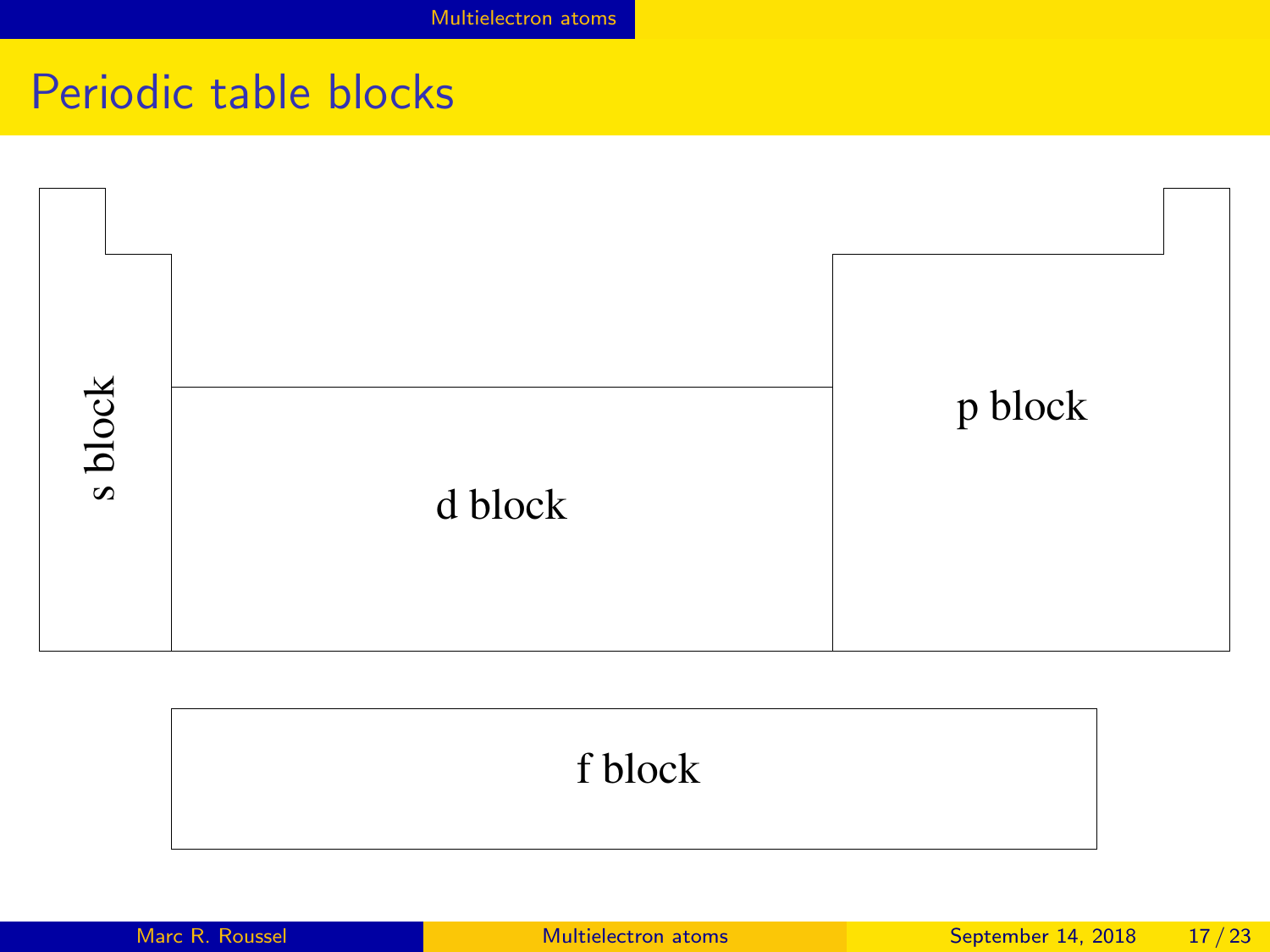# Refining the concept of valence electrons

- When writing down electron configurations with the noble gas abbreviation, we have to write down all electrons outside the noble gas core.
- For chemical purposes, the valence electrons are those electrons that can be involved in chemical reactions.
- A closed (filled) d subshell is chemically inert.
- d electrons are not valence electrons for elements in the p block.

Example: For As  $([Ar]4s<sup>2</sup>3d<sup>10</sup>4p<sup>3</sup>)$ , the valence electrons are the 4s and 4p electrons.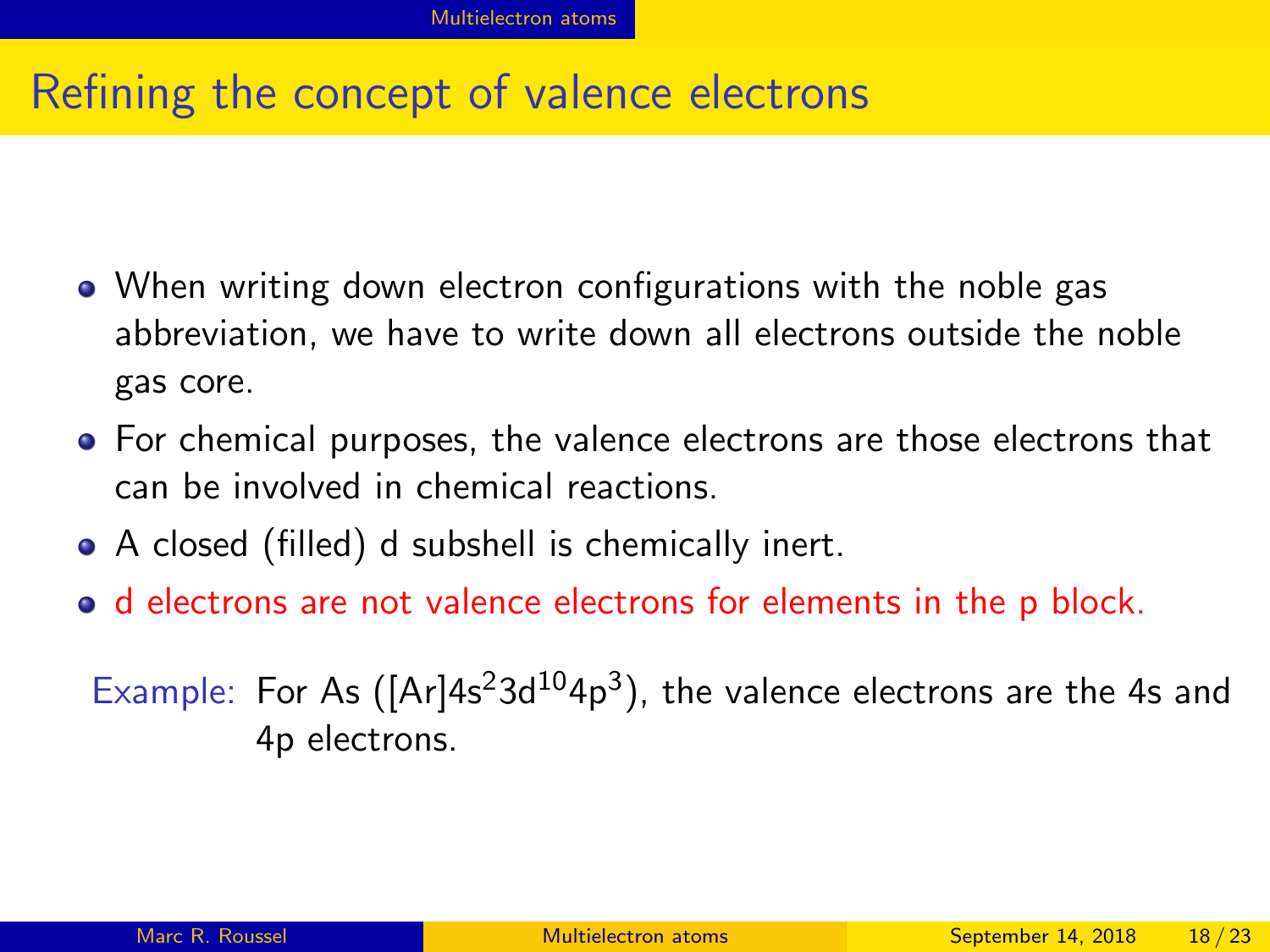#### Ions

- A closed (full) shell (noble gas configuration) represents a particularly unreactive electronic configuration.
- Common ions are often those which have gained or lost electrons to obtain a closed shell.

Examples:

Na has a ground-state electronic configuration of  $1s^2 2s^2 2p^6 3s^1$ .

Removing the 3s electron leaves us with the noble gas configuration 1s $^2$  2s $^2$  2p $^6$ , so a sodium ion is Na $^+$ .

Oxygen has a ground-state electronic configuration of  $1s^2 2s^2 2p^4$ .

Adding two p electrons would fill the outer shell so an oxygen ion is  $O^{2-}$  with electronic configuration  $1s^2 2s^2 2p^6$ .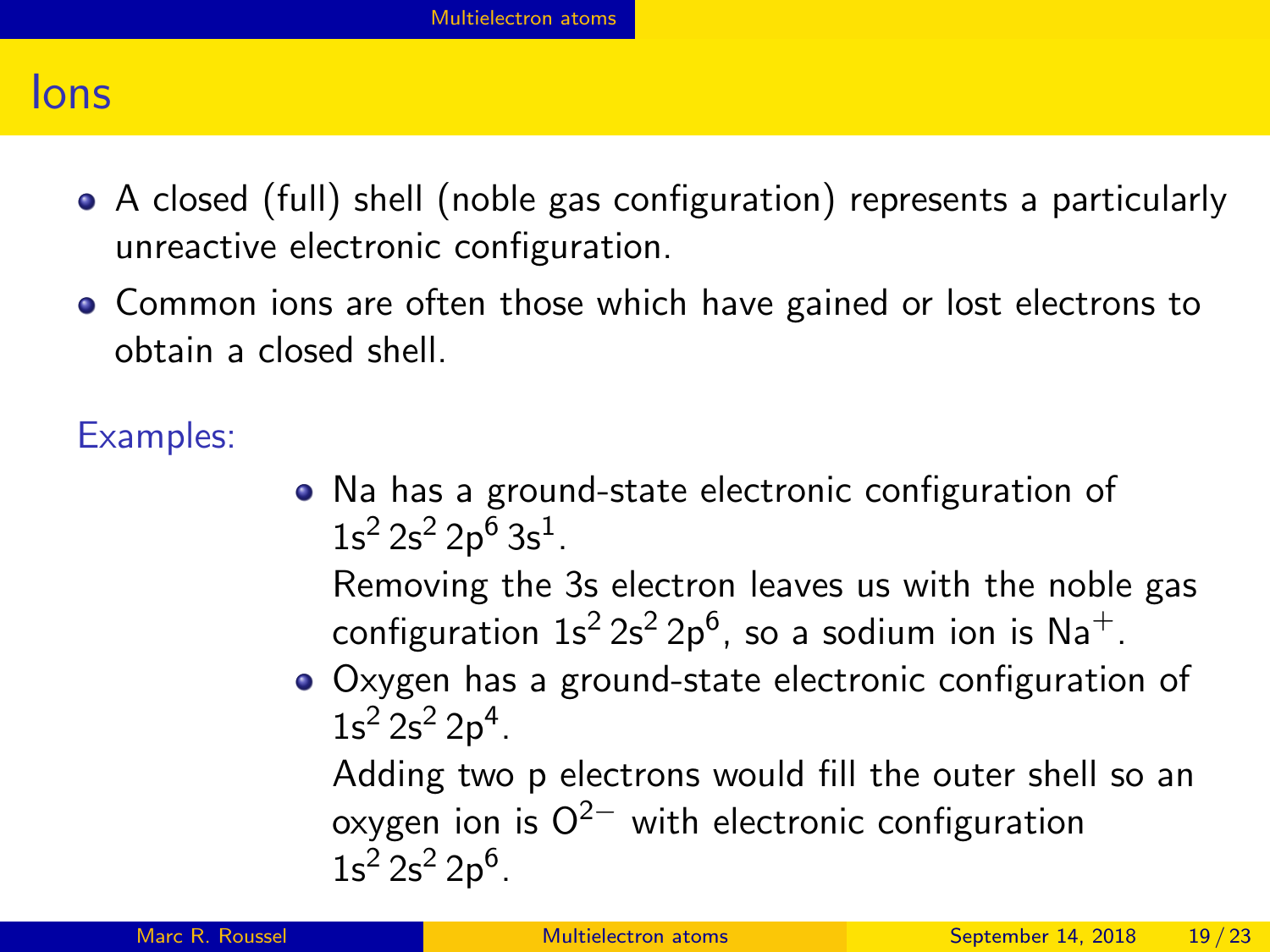#### **Cations**

- Rule: Remove electrons from shell of largest n first. If there are electrons in more than one subshell with the same *n*, remove electrons from the shell of largest  $\ell$ .
- 
- Example:  $\bullet$  Pb has the ground-state electronic configuration  $[Xe]$ 6s<sup>2</sup> 4f<sup>14</sup> 5d<sup>10</sup> 6p<sup>2</sup>.
	- Removing the 6p electrons gives  $Pb^{2+}$  with ground-state electronic configuration  $[{\sf Xe}]$ 6s $^2$  4f $^{14}$  5d $^{10}$ .
	- $\bullet$  Pb<sup>4+</sup> is also known. In lead(IV) compounds, the cation has the electronic configuration [Xe]4f $^{14}$ 5d $^{10}$ .

Exceptions:  $Al^{3+}$  and  $Ga^{3+}$  are the most common ions of these metals.  $Al^+$  is unknown, and  $Ga^+$  is uncommon.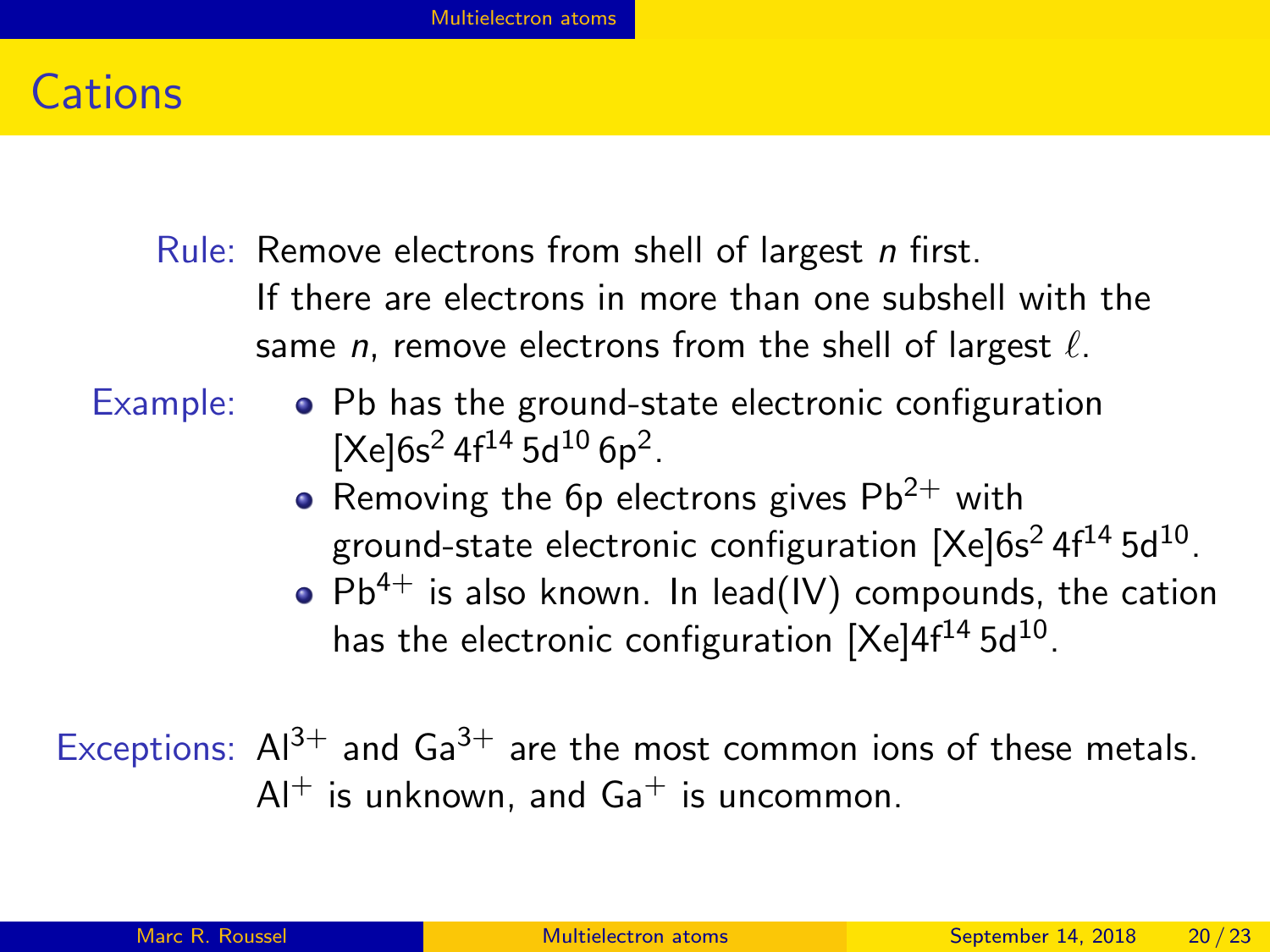- Copper has the ground-state electronic configuration  $[Ar]4s^13d^{10}$ .
- $\bullet$  It has two commonly observed ions,  $Cu^+$  and  $Cu^{2+}$ .
- $\mathrm{Cu^+}$  has the ground-state electronic configuration  $[\mathrm{Ar}]3\mathrm{d}^{10}.$
- $Cu^{2+}$  has the ground-state electronic configuration [Ar]3d<sup>9</sup>.

Why  $Cu^{2+}$  and not, say,  $Cu^{3+}$ ? In this case, the existence of the former and not of the latter is an empirical observation.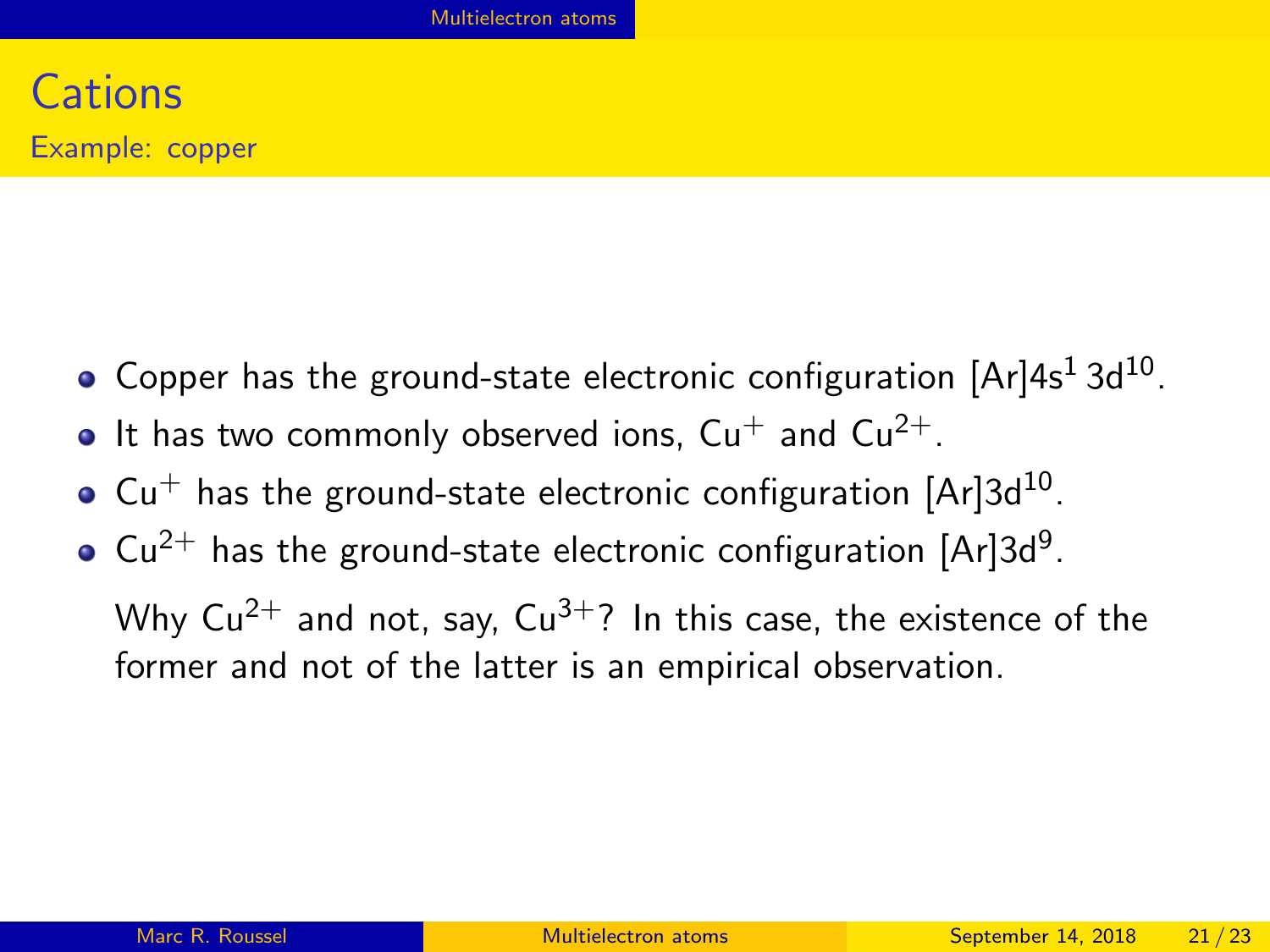- Molybdenum has the ground-state electronic configuration  $[Kr]$ 5s<sup>1</sup> 4d<sup>5</sup>.
- $Mo^{2+}$ ,  $Mo^{3+}$ ,  $Mo^{4+}$  and  $Mo^{5+}$  are all known in aqueous solution.
- Why not  $Mo^{+}$ ? This is an empirical observation. It is unusual since we almost always get a common ion by removing the ns electrons from transition metals.
- $\textsf{Mo}^{2+}$  has the ground-state electronic configuration [Kr]4d<sup>4</sup>.
- $Mo^{3+}$  has the ground-state electronic configuration  $[Kr]$ 4d<sup>3</sup>.
- $\bullet$  and so on